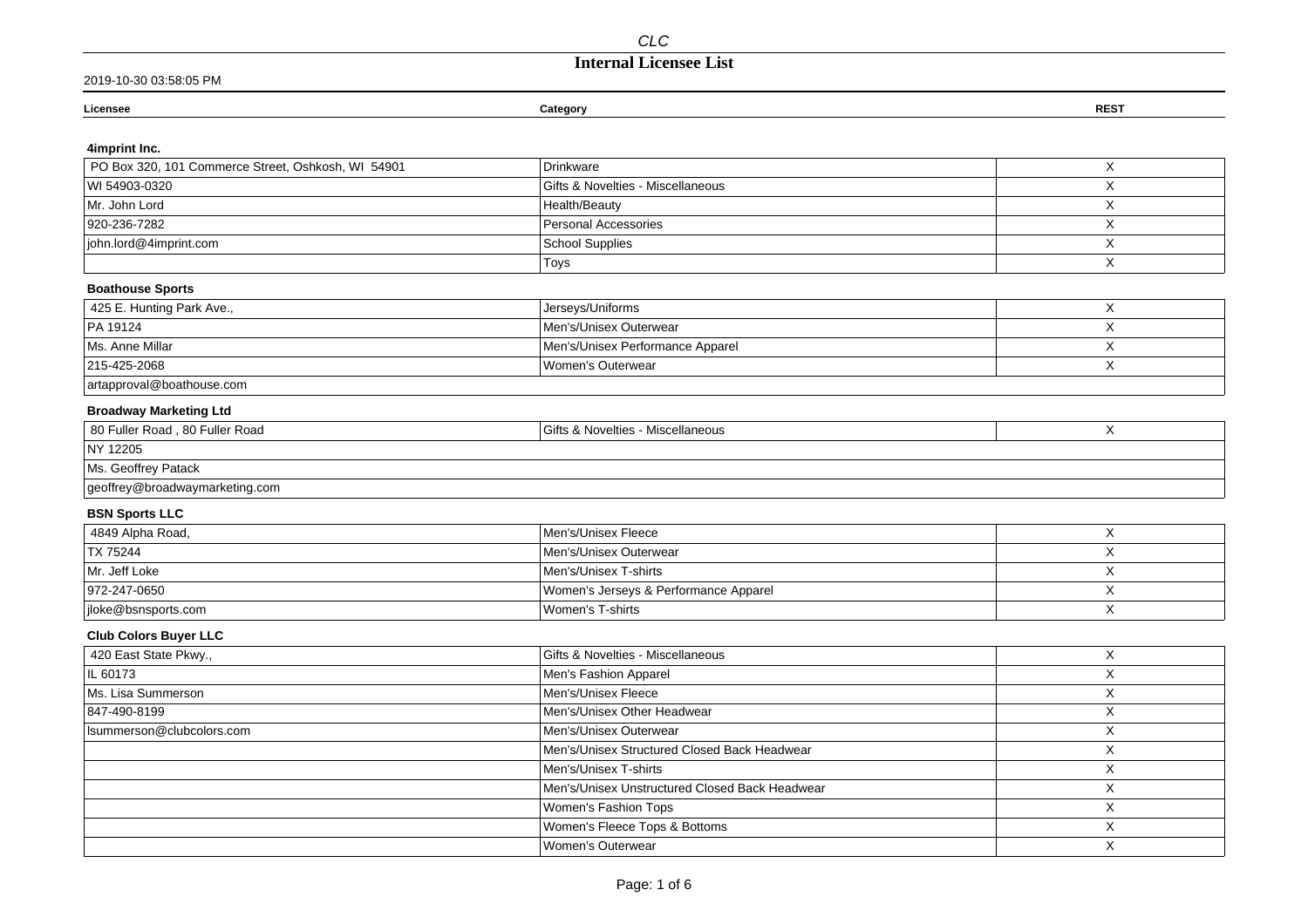# **Internal Licensee List**

### 2019-10-30 03:58:05 PM

| Licensee                         | Category                                       | <b>REST</b>             |
|----------------------------------|------------------------------------------------|-------------------------|
| <b>Crestline Specialties Inc</b> |                                                |                         |
| PO Box 2027, 70 Mount Hope Ave.  | Affinity Cards                                 | X                       |
| Lewiston, ME 04240               | Automobile Products                            | X                       |
| ME 04241                         | <b>Balls</b>                                   | X                       |
| Mr. Michael Truchon              | Checks                                         | $\mathsf X$             |
| 800-242-8290                     | Class Rings                                    | $\overline{\mathsf{X}}$ |
| crestlinelicensing@crestline.com | <b>Clothing Accessories</b>                    | $\mathsf X$             |
|                                  | Collectibles                                   | X                       |
|                                  | Consumables                                    | $\mathsf X$             |
|                                  | Domestics                                      | X                       |
|                                  | Drinkware                                      | X                       |
|                                  | Electronics & Content                          | X                       |
|                                  | Footwear                                       | $\mathsf X$             |
|                                  | Furniture/Furnishings                          | X                       |
|                                  | Games                                          | $\mathsf X$             |
|                                  | Gifts & Novelties - Miscellaneous              | $\pmb{\times}$          |
|                                  | Health/Beauty                                  | X                       |
|                                  | <b>Holiday Accessories</b>                     | X                       |
|                                  | Housewares                                     | X                       |
|                                  | Infant Products                                | X                       |
|                                  | Infant/Toddler Apparel                         | X                       |
|                                  | Internet Products & Services                   | X                       |
|                                  | Jerseys/Uniforms                               | X                       |
|                                  | Jewelry                                        | X                       |
|                                  | Men's Fashion Apparel                          | $\mathsf X$             |
|                                  | Men's/Unisex Adjustable Non-Wool Headwear      | $\overline{X}$          |
|                                  | Men's/Unisex Adjustable Wool Blend Headwear    | X                       |
|                                  | Men's/Unisex Combo-Packaged Goods              | $\mathsf X$             |
|                                  | Men's/Unisex Fleece                            | X                       |
|                                  | Men's/Unisex Loungewear & Sleepwear            | X                       |
|                                  | Men's/Unisex Other Headwear                    | X                       |
|                                  | Men's/Unisex Outerwear                         | X                       |
|                                  | Men's/Unisex Performance Apparel               | X                       |
|                                  | Men's/Unisex Structured Closed Back Headwear   | $\mathsf X$             |
|                                  | Men's/Unisex Structured Stretch Fit Headwear   | $\mathsf X$             |
|                                  | Men's/Unisex T-shirts                          | $\mathsf X$             |
|                                  | Men's/Unisex Unstructured Closed Back Headwear | X                       |
|                                  | <b>Office Products</b>                         | X                       |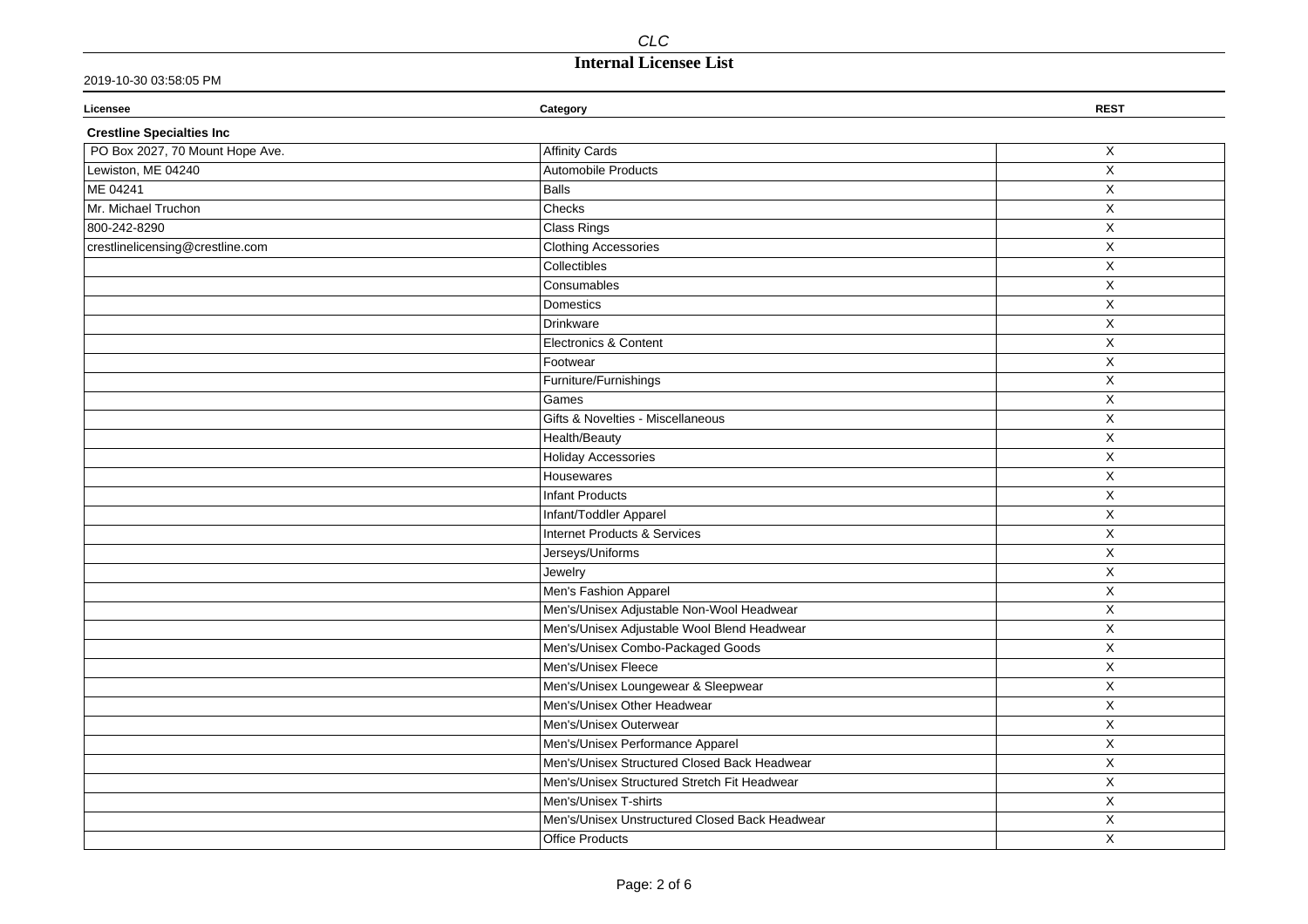# **Internal Licensee List**

| 2019-10-30 03:58:05 PM           |                                       |             |
|----------------------------------|---------------------------------------|-------------|
| Licensee                         | Category                              | <b>REST</b> |
| <b>Crestline Specialties Inc</b> |                                       |             |
|                                  | Paper Products                        | X           |
|                                  | Personal Accessories                  | X           |
|                                  | Publishing                            | X           |
|                                  | <b>School Supplies</b>                | Χ           |
|                                  | Signage Products                      | Χ           |
|                                  | Sports Equipment                      | X           |
|                                  | Stationery                            | X           |
|                                  | Toys                                  | X           |
|                                  | Women's Fashion Bottoms               | X           |
|                                  | Women's Fashion Tops                  | X           |
|                                  | Women's Fleece Tops & Bottoms         | X           |
|                                  | Women's Headwear                      | X           |
|                                  | Women's Jerseys & Performance Apparel | X           |
|                                  | Women's Loungewear/Activewear/Misc.   | Χ           |
|                                  | Women's Outerwear                     | X           |
|                                  | Women's T-shirts                      | X           |
|                                  | Youth Apparel                         | X           |
| <b>CustomInk LLC</b>             |                                       |             |
| 2910 District Ave                | Gifts & Novelties - Miscellaneous     | X           |
| Ste. 3,                          | Infant/Toddler Apparel                | X           |
| VA 22031                         | Jerseys/Uniforms                      | X           |
| Ms. Bailey Rockwell              | Men's/Unisex Fleece                   | X           |
| 703-852-2730                     | Men's/Unisex Performance Apparel      | X           |
| licensing@customink.com          | Men's/Unisex T-shirts                 | X           |
|                                  | Women's Jerseys & Performance Apparel | X           |

### **Eglomise Designs of Boston Inc.**

| 5701 West 36th Street,             | Domestics |  |
|------------------------------------|-----------|--|
| MN 55416                           |           |  |
| Ms. Copper Harding                 |           |  |
| 978-862-0009                       |           |  |
| $\vert$ copper@eglomisedesigns.com |           |  |

X

Women's T-shirts

### **Kotis Design LLC**

| <sup>1</sup> 2101 N 34TH St. Suite 200, | Affinity Cards      |  |
|-----------------------------------------|---------------------|--|
| WA 98103                                | Automobile Products |  |
| Ms. Gini Bossenbroek                    | Balls               |  |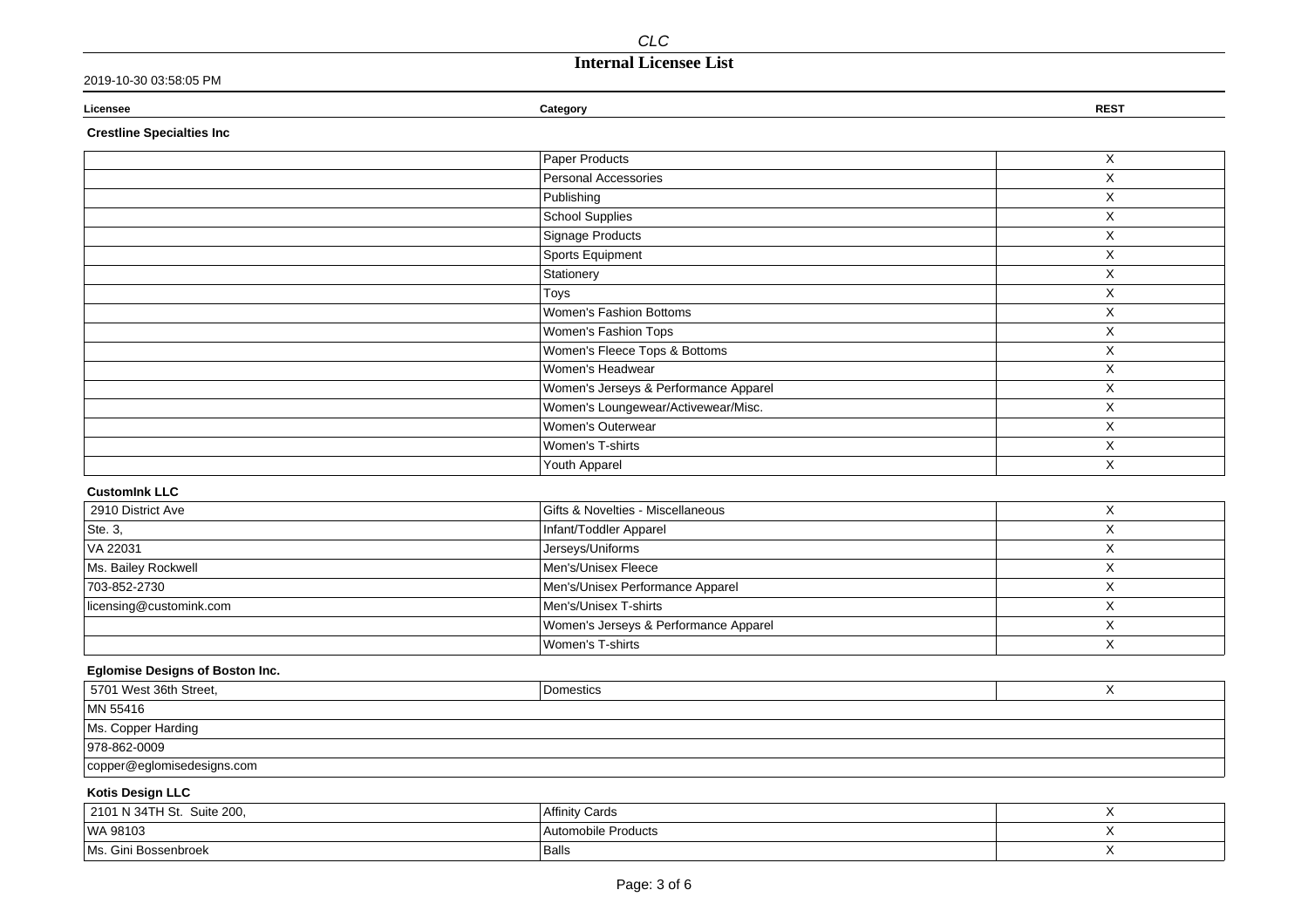# **Internal Licensee List**

### 2019-10-30 03:58:05 PM

| Licensee                  | Category      | <b>REST</b> |
|---------------------------|---------------|-------------|
| <b>Kotis Design LLC</b>   |               |             |
| licensing@kotisdesign.com | <b>Checks</b> |             |
|                           | $Cl$ Pinne    |             |

| <b>Clothing Accessories</b><br>X<br>Collectibles<br>X<br>X<br>Consumables<br>Domestics<br>$\mathsf X$<br>Drinkware<br>$\mathsf X$<br>Electronics & Content<br>$\mathsf{X}$<br>X<br>Footwear<br>Furniture/Furnishings<br>$\mathsf X$<br>$\mathsf X$<br>Games<br>$\mathsf{X}$<br>Gifts & Novelties - Miscellaneous<br>$\overline{X}$<br>Health/Beauty<br><b>Holiday Accessories</b><br>X<br>Housewares<br>X<br><b>Infant Products</b><br>$\mathsf X$<br>Infant/Toddler Apparel<br>X<br><b>Internet Products &amp; Services</b><br>X<br>Jerseys/Uniforms<br>X<br>$\mathsf X$<br>Jewelry<br>Men's Fashion Apparel<br>X<br>Men's/Unisex Adjustable Non-Wool Headwear<br>X<br>Men's/Unisex Adjustable Wool Blend Headwear<br>X<br>Men's/Unisex Combo-Packaged Goods<br>X<br>Men's/Unisex Fleece<br>$\mathsf X$<br>Men's/Unisex Loungewear & Sleepwear<br>X<br>Men's/Unisex Other Headwear<br>X<br>Men's/Unisex Outerwear<br>X<br>Men's/Unisex Performance Apparel<br>$\overline{X}$<br>Men's/Unisex Structured Closed Back Headwear<br>X<br>Men's/Unisex Structured Stretch Fit Headwear<br>X<br>Men's/Unisex T-shirts<br>X<br>Men's/Unisex Unstructured Closed Back Headwear<br>X<br><b>Office Products</b><br>$\mathsf X$<br>Paper Products<br>X<br>Personal Accessories<br>X | Class Rings | $\mathsf X$ |
|---------------------------------------------------------------------------------------------------------------------------------------------------------------------------------------------------------------------------------------------------------------------------------------------------------------------------------------------------------------------------------------------------------------------------------------------------------------------------------------------------------------------------------------------------------------------------------------------------------------------------------------------------------------------------------------------------------------------------------------------------------------------------------------------------------------------------------------------------------------------------------------------------------------------------------------------------------------------------------------------------------------------------------------------------------------------------------------------------------------------------------------------------------------------------------------------------------------------------------------------------------------------------|-------------|-------------|
|                                                                                                                                                                                                                                                                                                                                                                                                                                                                                                                                                                                                                                                                                                                                                                                                                                                                                                                                                                                                                                                                                                                                                                                                                                                                           |             |             |
|                                                                                                                                                                                                                                                                                                                                                                                                                                                                                                                                                                                                                                                                                                                                                                                                                                                                                                                                                                                                                                                                                                                                                                                                                                                                           |             |             |
|                                                                                                                                                                                                                                                                                                                                                                                                                                                                                                                                                                                                                                                                                                                                                                                                                                                                                                                                                                                                                                                                                                                                                                                                                                                                           |             |             |
|                                                                                                                                                                                                                                                                                                                                                                                                                                                                                                                                                                                                                                                                                                                                                                                                                                                                                                                                                                                                                                                                                                                                                                                                                                                                           |             |             |
|                                                                                                                                                                                                                                                                                                                                                                                                                                                                                                                                                                                                                                                                                                                                                                                                                                                                                                                                                                                                                                                                                                                                                                                                                                                                           |             |             |
|                                                                                                                                                                                                                                                                                                                                                                                                                                                                                                                                                                                                                                                                                                                                                                                                                                                                                                                                                                                                                                                                                                                                                                                                                                                                           |             |             |
|                                                                                                                                                                                                                                                                                                                                                                                                                                                                                                                                                                                                                                                                                                                                                                                                                                                                                                                                                                                                                                                                                                                                                                                                                                                                           |             |             |
|                                                                                                                                                                                                                                                                                                                                                                                                                                                                                                                                                                                                                                                                                                                                                                                                                                                                                                                                                                                                                                                                                                                                                                                                                                                                           |             |             |
|                                                                                                                                                                                                                                                                                                                                                                                                                                                                                                                                                                                                                                                                                                                                                                                                                                                                                                                                                                                                                                                                                                                                                                                                                                                                           |             |             |
|                                                                                                                                                                                                                                                                                                                                                                                                                                                                                                                                                                                                                                                                                                                                                                                                                                                                                                                                                                                                                                                                                                                                                                                                                                                                           |             |             |
|                                                                                                                                                                                                                                                                                                                                                                                                                                                                                                                                                                                                                                                                                                                                                                                                                                                                                                                                                                                                                                                                                                                                                                                                                                                                           |             |             |
|                                                                                                                                                                                                                                                                                                                                                                                                                                                                                                                                                                                                                                                                                                                                                                                                                                                                                                                                                                                                                                                                                                                                                                                                                                                                           |             |             |
|                                                                                                                                                                                                                                                                                                                                                                                                                                                                                                                                                                                                                                                                                                                                                                                                                                                                                                                                                                                                                                                                                                                                                                                                                                                                           |             |             |
|                                                                                                                                                                                                                                                                                                                                                                                                                                                                                                                                                                                                                                                                                                                                                                                                                                                                                                                                                                                                                                                                                                                                                                                                                                                                           |             |             |
|                                                                                                                                                                                                                                                                                                                                                                                                                                                                                                                                                                                                                                                                                                                                                                                                                                                                                                                                                                                                                                                                                                                                                                                                                                                                           |             |             |
|                                                                                                                                                                                                                                                                                                                                                                                                                                                                                                                                                                                                                                                                                                                                                                                                                                                                                                                                                                                                                                                                                                                                                                                                                                                                           |             |             |
|                                                                                                                                                                                                                                                                                                                                                                                                                                                                                                                                                                                                                                                                                                                                                                                                                                                                                                                                                                                                                                                                                                                                                                                                                                                                           |             |             |
|                                                                                                                                                                                                                                                                                                                                                                                                                                                                                                                                                                                                                                                                                                                                                                                                                                                                                                                                                                                                                                                                                                                                                                                                                                                                           |             |             |
|                                                                                                                                                                                                                                                                                                                                                                                                                                                                                                                                                                                                                                                                                                                                                                                                                                                                                                                                                                                                                                                                                                                                                                                                                                                                           |             |             |
|                                                                                                                                                                                                                                                                                                                                                                                                                                                                                                                                                                                                                                                                                                                                                                                                                                                                                                                                                                                                                                                                                                                                                                                                                                                                           |             |             |
|                                                                                                                                                                                                                                                                                                                                                                                                                                                                                                                                                                                                                                                                                                                                                                                                                                                                                                                                                                                                                                                                                                                                                                                                                                                                           |             |             |
|                                                                                                                                                                                                                                                                                                                                                                                                                                                                                                                                                                                                                                                                                                                                                                                                                                                                                                                                                                                                                                                                                                                                                                                                                                                                           |             |             |
|                                                                                                                                                                                                                                                                                                                                                                                                                                                                                                                                                                                                                                                                                                                                                                                                                                                                                                                                                                                                                                                                                                                                                                                                                                                                           |             |             |
|                                                                                                                                                                                                                                                                                                                                                                                                                                                                                                                                                                                                                                                                                                                                                                                                                                                                                                                                                                                                                                                                                                                                                                                                                                                                           |             |             |
|                                                                                                                                                                                                                                                                                                                                                                                                                                                                                                                                                                                                                                                                                                                                                                                                                                                                                                                                                                                                                                                                                                                                                                                                                                                                           |             |             |
|                                                                                                                                                                                                                                                                                                                                                                                                                                                                                                                                                                                                                                                                                                                                                                                                                                                                                                                                                                                                                                                                                                                                                                                                                                                                           |             |             |
|                                                                                                                                                                                                                                                                                                                                                                                                                                                                                                                                                                                                                                                                                                                                                                                                                                                                                                                                                                                                                                                                                                                                                                                                                                                                           |             |             |
|                                                                                                                                                                                                                                                                                                                                                                                                                                                                                                                                                                                                                                                                                                                                                                                                                                                                                                                                                                                                                                                                                                                                                                                                                                                                           |             |             |
|                                                                                                                                                                                                                                                                                                                                                                                                                                                                                                                                                                                                                                                                                                                                                                                                                                                                                                                                                                                                                                                                                                                                                                                                                                                                           |             |             |
|                                                                                                                                                                                                                                                                                                                                                                                                                                                                                                                                                                                                                                                                                                                                                                                                                                                                                                                                                                                                                                                                                                                                                                                                                                                                           |             |             |
|                                                                                                                                                                                                                                                                                                                                                                                                                                                                                                                                                                                                                                                                                                                                                                                                                                                                                                                                                                                                                                                                                                                                                                                                                                                                           |             |             |
|                                                                                                                                                                                                                                                                                                                                                                                                                                                                                                                                                                                                                                                                                                                                                                                                                                                                                                                                                                                                                                                                                                                                                                                                                                                                           |             |             |
|                                                                                                                                                                                                                                                                                                                                                                                                                                                                                                                                                                                                                                                                                                                                                                                                                                                                                                                                                                                                                                                                                                                                                                                                                                                                           |             |             |
|                                                                                                                                                                                                                                                                                                                                                                                                                                                                                                                                                                                                                                                                                                                                                                                                                                                                                                                                                                                                                                                                                                                                                                                                                                                                           |             |             |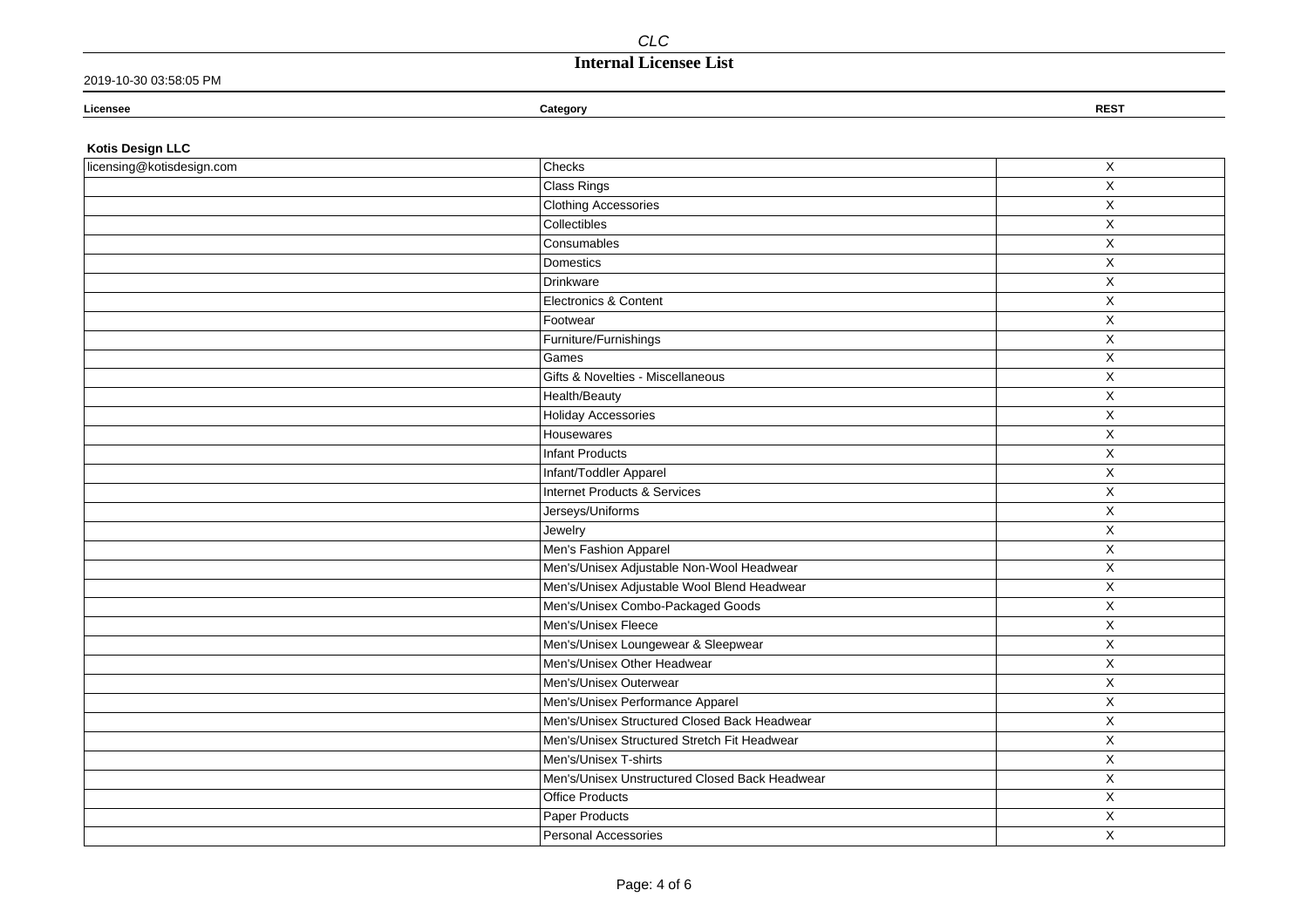## **Internal Licensee List**

|  | 2019-10-30 03:58:05 PM |
|--|------------------------|
|--|------------------------|

| Licensee | Category | <b>REST</b> |
|----------|----------|-------------|
|          |          |             |

### **Kotis Design LLC**

| Publishing                            | X                      |
|---------------------------------------|------------------------|
| School Supplies                       | X                      |
| Signage Products                      | X                      |
| Sports Equipment                      | X                      |
| Stationery                            | X                      |
| Toys                                  | X                      |
| Women's Fashion Bottoms               | X                      |
| Women's Fashion Tops                  | X                      |
| Women's Fleece Tops & Bottoms         | X                      |
| Women's Headwear                      | X                      |
| Women's Jerseys & Performance Apparel | X                      |
| Women's Loungewear/Activewear/Misc.   | $\checkmark$<br>$\sim$ |
| Women's Outerwear                     | X                      |
| Women's T-shirts                      | X                      |
| Youth Apparel                         | X                      |

### **Public Identity, a division of BAMKO, LLC**

| 1218 South Boyle Avenue, 1411 N. Batavia St. #103 | Domestics                                    | X |
|---------------------------------------------------|----------------------------------------------|---|
| Orange, CA 92867                                  | Drinkware                                    | Χ |
| CA 90023                                          | Furniture/Furnishings                        | X |
| Mr. Leland Felsenthal                             | Gifts & Novelties - Miscellaneous            | X |
| 323-266-1010                                      | Health/Beauty                                | X |
| licensing@publicidentity.com                      | Infant/Toddler Apparel                       | X |
|                                                   | Jerseys/Uniforms                             | X |
|                                                   | Men's Fashion Apparel                        | X |
|                                                   | Men's/Unisex Fleece                          | X |
|                                                   | Men's/Unisex Other Headwear                  | Χ |
|                                                   | Men's/Unisex Outerwear                       | X |
|                                                   | Men's/Unisex Performance Apparel             | X |
|                                                   | Men's/Unisex Structured Closed Back Headwear | X |
|                                                   | Men's/Unisex T-shirts                        | Χ |
|                                                   | Personal Accessories                         | X |
|                                                   | School Supplies                              | X |
|                                                   | Stationery                                   | Χ |
|                                                   | Toys                                         | X |
|                                                   | Women's Fashion Tops                         | X |
|                                                   | Women's Jerseys & Performance Apparel        | X |